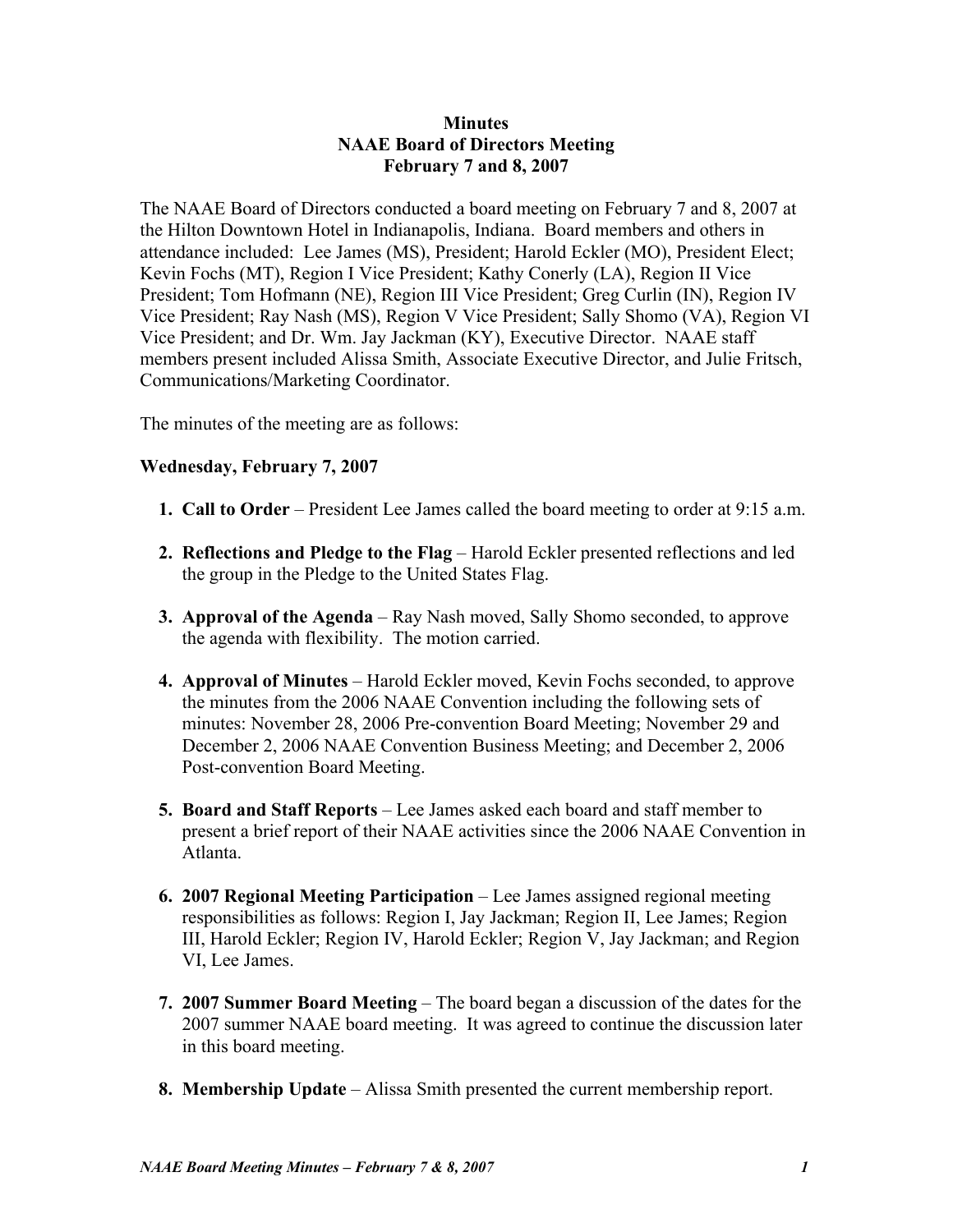- **9. 2007 FFA Convention Planning** The board agreed that we would request a block of sleeping rooms in downtown hotels for the 2007 FFA Convention. The number of rooms needed per board member is as follows: Lee James, 4; Harold Eckler, 5; Kevin Fochs, 6; Kathy Conerly, 2; Tom Hofmann, 0; Greg Curlin, 5; Ray Nash, 4; Sally Shomo, 4; and NAAE staff, 3. Most likely, the rooms for board members will be at the Hyatt (these will be double double rooms) and the rooms for staff will be at the Westin.
- **10. Board Appointments** Regarding the 2-year postsecondary representative to The National Council for Agricultural Education, the NAAE board selected Jan-Marie Traynor from New Jersey. The board agreed to hold on the decision regarding the FFA board position.
- **11. Public Policy Committee Meeting** Tom Hofmann, Board Public Policy Committee Chair, conducted the Public Policy Committee meeting. Mark Steber, Illinois, Full Public Policy Committee Chair, was not available to join the meeting via conference call. (Refer to the committee report for the details of the committee meeting.)
- **12. NAAE Participation in the 10x15 Initiatives** The NAAE board members and staff agreed to serve on the 10x15 Project Initiatives as follows: Program Standards, Ray Nash; Content Standards, Tom Hofmann and Ken Couture; Multiple Ag Ed Designs, Kathy Conerly; Data Reporting, Alissa Smith; Teacher Recruitment, Lee James, Harold Eckler, Kevin Fochs, Sally Shomo, Jay Jackman; Advocacy Strategies, Jay Jackman; Ag Ed Brand Strategy, Julie Fritsch, Jay Jackman; and Funding Strategy, Greg Curlin. Regional vice presidents are to check with their respective regional secretaries to see what initiative(s) they wish to work on and report that information to Lee James.

## *President Lee James recessed the board meeting from 12:00 - 1:10 p.m. for a lunch break.*

- **13. Marketing Committee Meeting** Sally Shomo, Board Marketing Committee Chair, conducted the Marketing Committee meeting. Heath Hornecker, Wyoming, Full Marketing Committee Chair, joined the meeting via conference call. (Refer to the committee report for the details of the committee meeting.)
- **14. 2007 NAAE Convention** The 2007 NAAE Convention will be in Las Vegas at the Riviera Hotel December 11-15, 2007. Harold Eckler moved, Tom Hofmann seconded, to discontinue off-site tours at the convention. Sally Shomo moved to amend, Ray Nash seconded, to add the words "in 2007 only." The board held action on this motion and its amendment in order to do the next committee meeting.
- **15. Member Services Committee Meeting** Ray Nash, Board Member Services Committee Chair, conducted the Member Services Committee meeting. Mike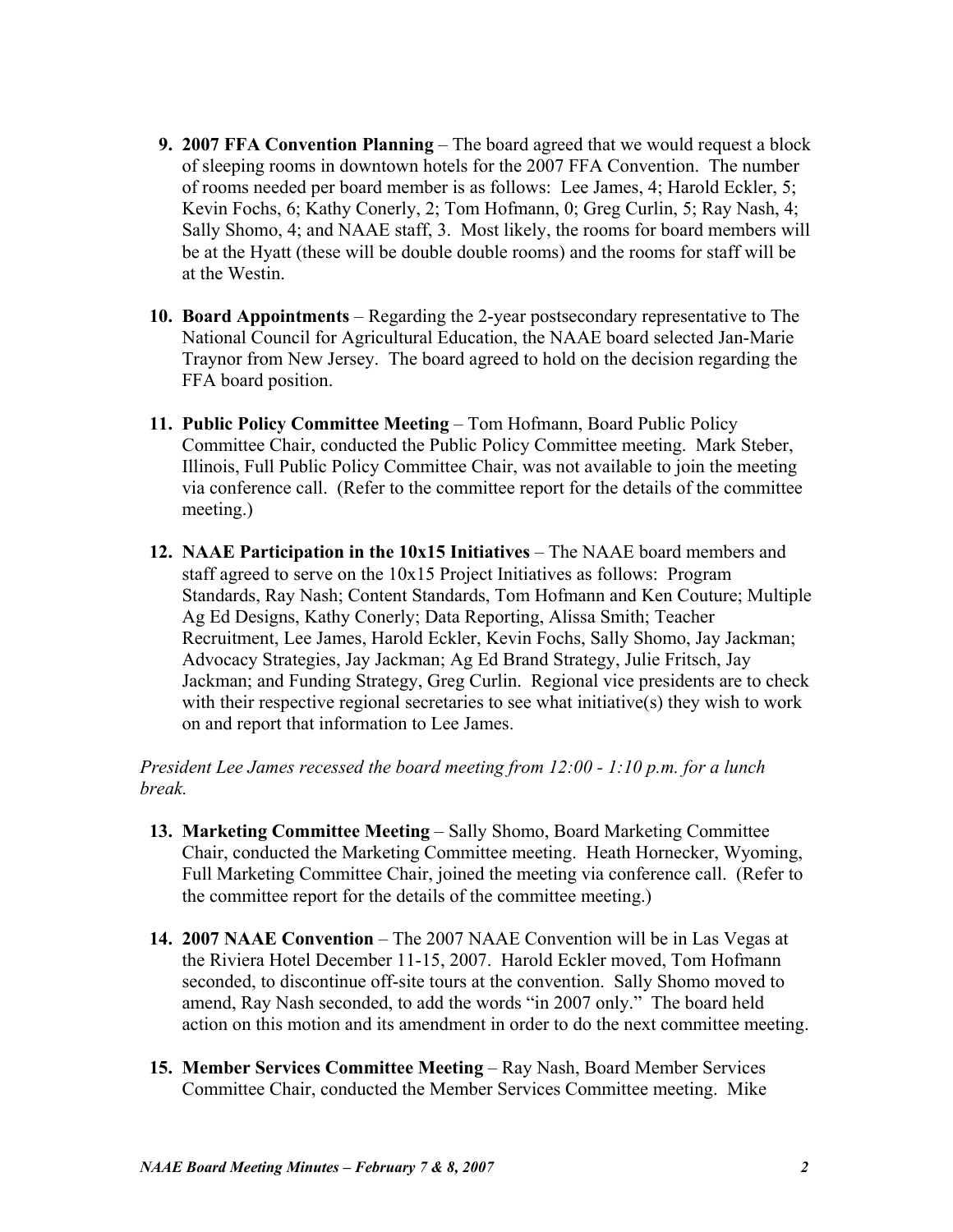Wallace, Washington, Full Member Services Committee Chair, joined the meeting via conference call. (Refer to the committee report for the details of the committee meeting.)

- **16. Professional Growth Committee Meeting** Kevin Fochs, Board Professional Growth Committee Chair, conducted the Professional Growth Committee meeting. Damien Christiansen, Wyoming, Full Professional Growth Committee Chair, joined the meeting via conference call. (Refer to the committee report for the details of the committee meeting.)
- **17. 2007 NAAE Convention** (continued) The board picked up discussion regarding off-sites tours at the NAAE convention. The amendment to the motion carried. The motion as amended carried. Harold Eckler moved, Kevin Fochs seconded, to put professional development sessions in the schedule on Friday afternoon to replace the off-site tours. The motion carried. It was agreed that we will not have a host state social at the 2007 NAAE Convention due to the hardship this causes on a small state agricultural educator association such as the Nevada Association.
- **18. Strategic Planning Committee Meeting** Harold Eckler, Board Strategic Planning Committee Chair, conducted the Strategic Planning Committee meeting. Matt Lewis, Arizona, Full Strategic Planning Committee Chair, joined the meeting via conference call. (Refer to the committee report for the details of the committee meeting.)
- **19. 2007 NAAE Convention** (continued) The board continued the discussion regarding the 2007 NAAE Convention. It was agreed that the spouse program would be eliminated and that we will offer ticket sales for meal functions and special events. The board discussed the John Deere Outstanding Young Members awards presentations and the John Deere reception and how to reschedule these events to maximize attendance and exposure for the sponsor. President Lee James encouraged board members to be thinking of potential themes for the 2007 NAAE Convention.

*President Lee James recessed the board meeting for the day at 5:05 p.m.* 

## **Thursday, February 8, 2007**

- **1. Call to Order** President Lee James called the board meeting to order at 8:40 a.m.
- **2. Reflections**  Greg Curlin presented reflections.
- **3. 2007 NAAE Convention (continued)** The board began a discussion regarding the Teachers Turn the Key program. Kevin Fochs moved, Kathy Conerly seconded, to change the eligibility for the program to include teachers who are currently in their second, third, or fourth year of teaching (all subject areas). The motion carried. It was agreed by the board that more time in the TTTK sessions should be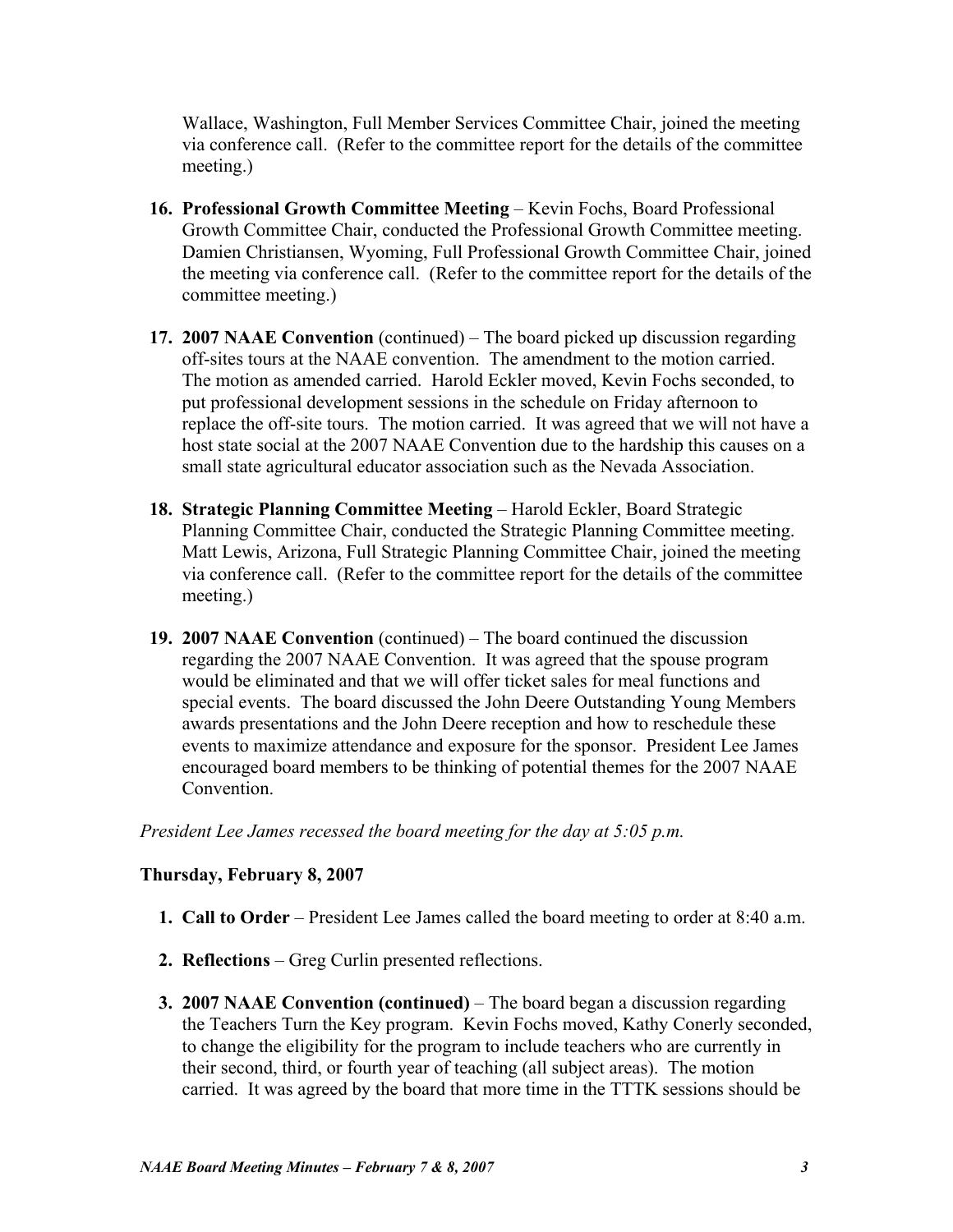given to professional development topics and less time to the "theme-based" activities.

- **4. Member Services Committee Meeting** Ray Nash reopened the Member Services Committee Meeting to discuss the Ideas Unlimited award program. (Refer to the committee report for the details of the committee meeting.)
- **5. 2007 Summer Board Meeting (continued)** Harold Eckler moved, Kevin Fochs seconded, to conduct the 2007 Summer NAAE Board meeting on July 16-18, 2007 in the Washington, DC metropolitan area. The motion carried. Travel times will be July 15 for incoming travel and the afternoon of July 18 or the morning of July 19 for outgoing travel. Capitol Hill visits will be scheduled for the afternoon of July 17. The meeting will conclude no later than 12:00 Noon on July 18.
- **6. Board Representation (continued)** The board discussed the open FFA board position from NAAE Region IV. The U. S. Department of Education asked NAAE to reopen the search for applicants for the FFA board position from NAAE Region IV to get more diversity in the applicants. One additional applicant was identified; however, this applicant submitted only a partially completed MOU. One of the three applicants identified at the 2006 NAAE Pre-convention Board Meeting did not submit a MOU. Kevin Fochs moved, Ray Nash seconded, to forward the two fully qualified applicants on to Dr. Larry Case. The motion carried.
- **7. Executive Session** The board went into executive session at 9:50 a.m. and came out of executive session at 10:20 a.m.
- **8. Policy and Bylaws Committee Meeting Kathy Conerly, Board Policy and** Bylaws Committee Chair, conducted the Policy and Bylaws Committee meeting. Brian Wolf, Idaho, Full Policy and Bylaws Committee Chair, joined the meeting via conference call. (Refer to the committee report for the details of the committee meeting.)
- **9. Finance Committee Meeting**  Greg Curlin, Board Finance Committee Chair, conducted the Finance Committee meeting. John Rist, South Dakota, Full Finance Committee Chair, was not available to join the meeting via conference call. (Refer to the committee report for the details of the committee meeting.)
- **10. Public Policy Committee Report** Tom Hofmann presented the Public Policy Committee report and then moved, Sally Shomo seconded, to adopt the Public Policy Committee report as presented. The motion carried.
- **11. Marketing Committee Report**  Sally Shomo presented the Marketing Committee report and then moved, Tom Hofmann seconded, to adopt the Marketing Committee report as presented. The motion carried.